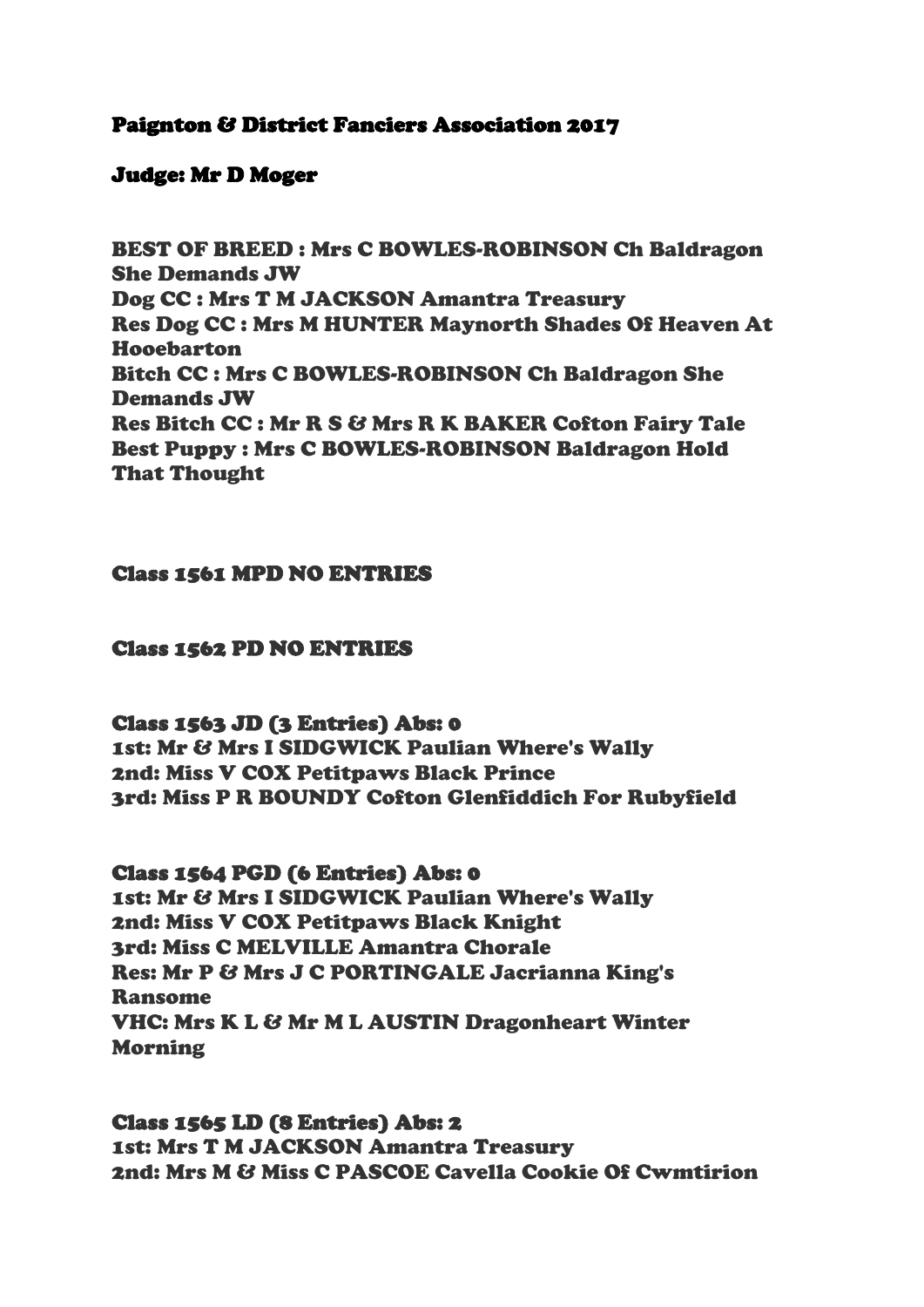3rd: Mrs K L & Mr M L AUSTIN Dragonheart Of Winter Res: Miss C MELVILLE Amantra Tiberius VHC: Miss D M PEARCE Carleeto Le Troubadour Under **Ozzymoon** 

### Class 1566 OD (6 Entries) Abs: 3

1st: Mrs M HUNTER Maynorth Shades Of Heaven At Hooebarton 2nd: Miss K F MILLER & Mr E L RYAN Ch Amantra Regius Of Feorlig Sh.CM 3rd: Mrs R K BAKER & Mr H HOENDERKEN Ch Cofton A Team Daydream

### Class 1567 MPB (2 Entries) Abs: 0

1st: Mrs C BOWLES-ROBINSON Baldragon Hold That Thought 2nd: Mr R S & Mrs R K BAKER Cofton Dusty Blue

#### Class 1568 PB (2 Entries) Abs: 0

1st: Mrs C BOWLES-ROBINSON Baldragon Hold That Thought 2nd: Mr & Mrs M AUSTIN & Miss E BAKER Cofton Dancing Though Life

### Class 1569 JB (4 Entries) Abs: 1

1st: Miss V COX Petitpaws Black Pearl 2nd: Mr & Mrs M AUSTIN & Miss E BAKER Cofton Dancing Though Life 3rd: Mrs C CHAMPION & Miss V HARVEY Lankcombe Clara Bow

#### Class 1570 PGB (7 Entries) Abs: 1

1st: Mr R S & Mrs R K BAKER Cofton Fairy Tale 2nd: Mrs T JACKSON M Amantra Truffle 3rd: Mrs J C STONE Maynorth Look of Love